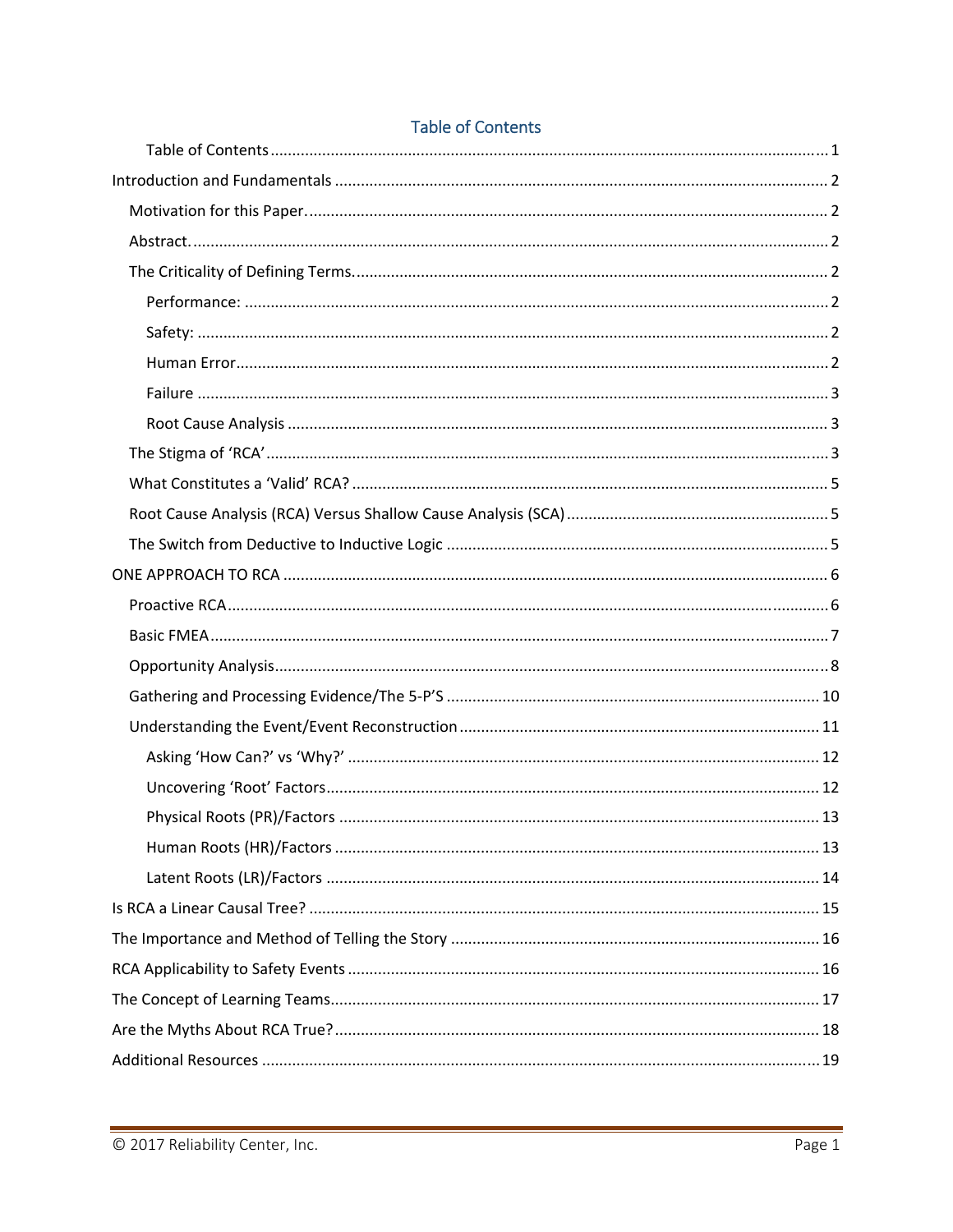# **Do Learning Teams Make RCA Obsolete?**

## Introduction and Fundamentals

Motivation for this Paper. I recently attended a conference where I listened to a presentation on Human Performance Improvement (HPI) by Dr. Todd Conklin and other speakers advocating Dr. Conklin's 'Learning Team' approach. This was the first time I had heard Root Cause Analysis (RCA) referred to as 'old school' and obsolete. This got me to thinking, given I have been in the RCA business for decades, is what I do for a living…obsolete?

Abstract. *In this paper I will contrast the concept of Learning Teams as expressed by its advocates, to that of RCA Investigative Teams from my perspective. I am not speaking for all 'RCA' providers, as they vary widely and can better represent themselves (which I hope they do in response to this article). However, I believe there are fundamental steps to any professional investigative occupation that are required in order for an RCA to be 'valid'.* 

*In the end, I will seek to answer the following questions:*

- *1. How does the HPI community define and view RCA versus me?*
- *2. Do these two approaches complement or compete with each other?*
- *3. Is there room for them to work together to accomplish a common goal?*

*It is my hope that after reading this paper, both sides have a greater appreciation for the views of the other. Since my expertise is not in facilitating 'learning teams', this paper is primarily focused on defining my holistic, non‐traditional view of RCA. I am then contrasting that view against what I have come to know about learning teams. It is the constructive, fact‐based debate I seek to narrow the gaps in my understanding between the two approaches.*

The Criticality of Defining Terms. I've noticed that at least some of the misunderstandings regarding RCA and HPI lies in how the end-users define the terms related to the tool(s) they are using. The definitions below are from noted texts<sup>12</sup>on the subjects of HPI and RCA. Using these published definitions will establish a common language that will then allow us to determine the extent to which we agree, and disagree, on the appropriate boundaries that govern how we properly apply and maintain the integrity of HPI and RCA.

Performance: Deviation from an expected outcome (Conklin, 2014, p. 6).

Safety: The ability to perform work in a varying and unpredictable workplace environment (Conklin, 2014, p. 8).

Human Error**:** An unexpected deviation from an expected outcome (Conklin, 2014, p. 8).

<sup>1</sup> Conklin, Todd. 2012. *Pre‐Accident Investigations*. Burlington. Ashgate Publishing Company.

<sup>2</sup> Latino, Robert J., Latino Kenneth, C. and Latino, Mark A. 2011. *Root Cause Analysis: Improving Performance for Bottom Line Results.* 4th Ed. Boca Raton. Taylor & Francis.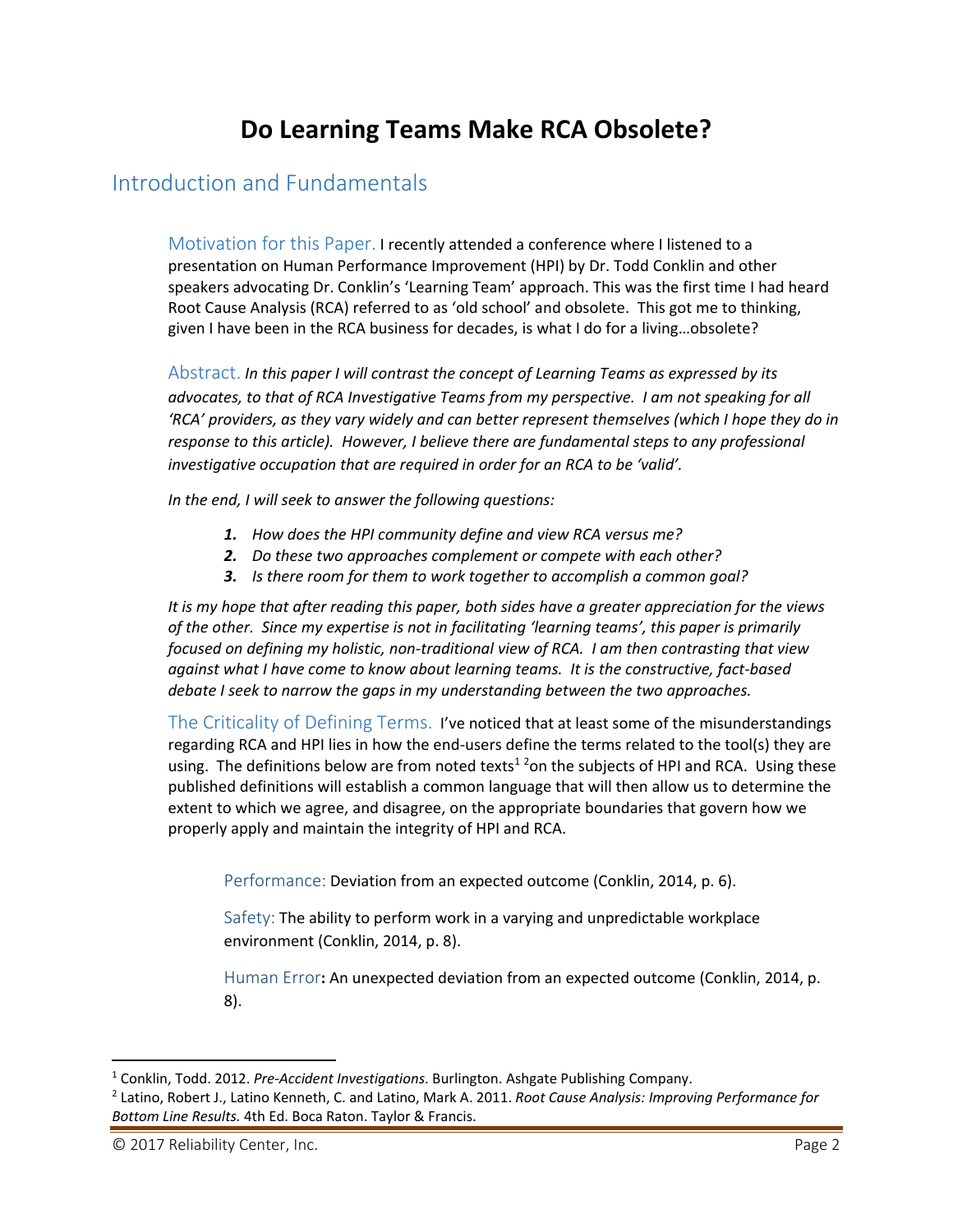Failure**:** The unexpected combination of normal performance variability (Conklin, 2014, p. 21).

Root Cause Analysis: The establishing of logically complete, evidence-based, tightly coupled chains of factors from the least acceptable consequences to the deepest significant underlying causes (Latino R. L., 2011, p. 15).

These terms are frequently associated with applying HPI principles. However, looking at them as individual terms, they all apply to foundational RCA principles as well. While this seems obvious on the surface to experienced RCA practitioners, a big problem lies in the perceptions held by those outside the RCA and HPI disciplines about when and how the principles of RCA and HPI are appropriately applied.

Let's now look at HPI perceptions about traditional applicability of HPI and RCA principles.

*The term 'RCA' is quite vague, misleading and easily misinterpreted by those who are not immersed in its use.* 

**Human Performance Investigation:** HPI strives to understand and explain what happened without judgment, in order to understand the story and to provide a just and honest conclusion in each case. This gives the organization information that is incredibly comprehensive, makes it easier to identify what to correct than with 'old school' methods (Conklin, 2014, p. 45). HPI constructs the event context, and looks not at the individual pieces but at the relationships between those pieces (Conklin, 2014, p. 68).

**Root Cause Analysis:** RCA is widely viewed as a reactive tool that requires a high severity trigger in order to be applied. The trigger could be excessive costs/downtime, regulatory violation, injury and/or death. RCA is often associated with being a tool applied effectively, only on mechanical (physical) failures. In a classic RCA, it deconstructs the event down to its minutest part, analyzes those parts and fixes whatever is broken (Conklin, 2014, p. 68).

So it is obvious, there is a clear (perceived) distinction between the purpose and intent of these two sets of principles and their associated tools. I emphasize the word 'perceived' because it is my opinion these two approaches are not only complementary, but critical to each other's success *when fully understood and properly applied*.

The Stigma of 'RCA'**.** Let's start off with some honesty…the term 'RCA' is quite vague, misleading and easily misinterpreted by those who are not immersed in its use. It is a useless and counter‐productive term because there is no universally accepted, standard definition. Therefore, any process/tool someone is using to solve a problem is likely to be labelled as 'RCA'. It could be troubleshooting, brainstorming and/or some other more structured problem solving approaches such as 5‐Whys, fishbone diagrams, causal factor trees and/or logic trees. In an effort to seek balance in my understanding of HPI versus RCA, I sought the perspective of a valued colleague of mine, Ron Butcher. Ron is Director of Health and Safety, U.S. Competitive Generation, for AES. He has been fortunate enough to have worked within the aviation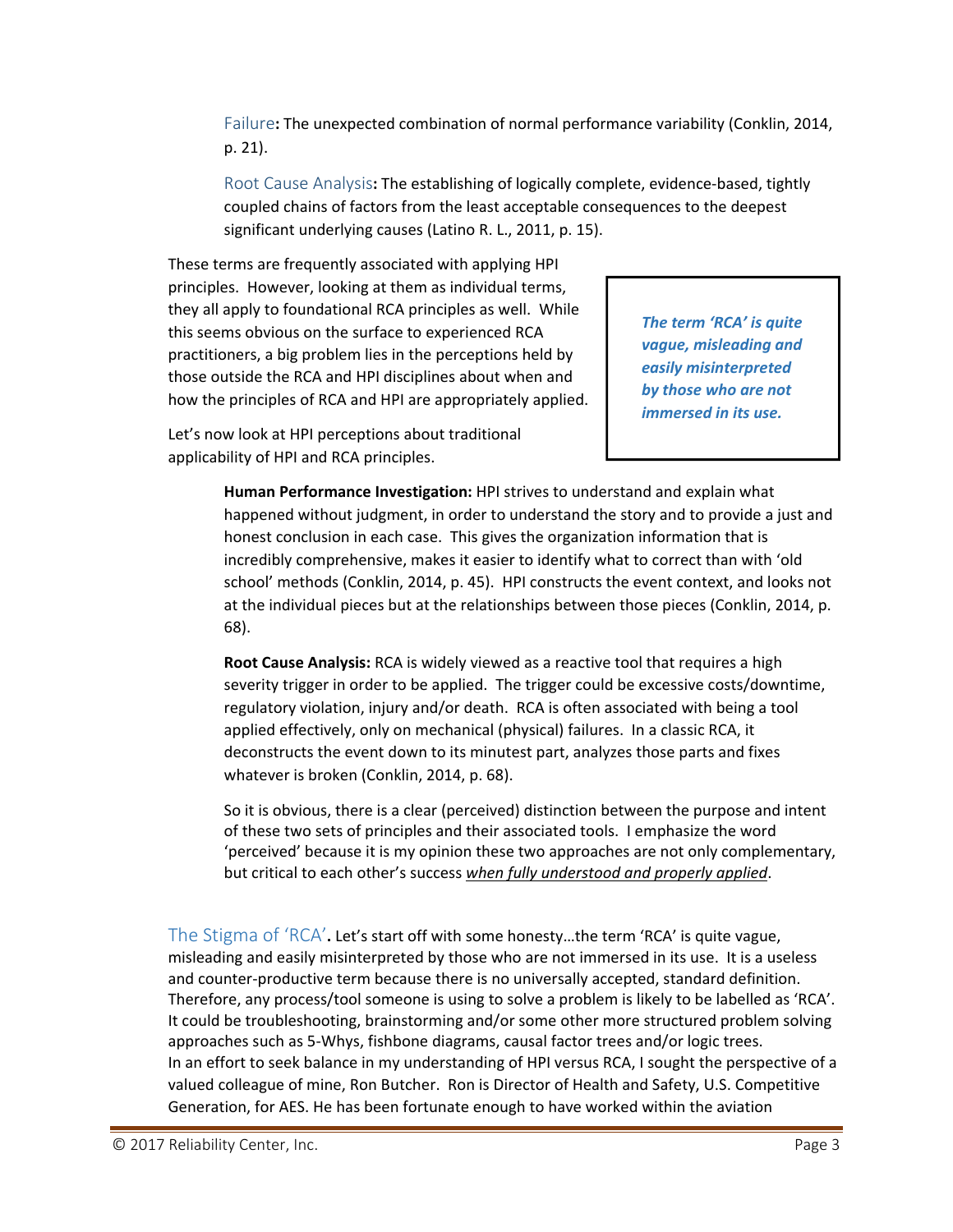community and see the similarities between aviation, nuclear, medical and certain aspects of the marine community (passenger carrying submarines) that live and breathe within systemic structures focusing on operational excellence and continuous improvement. Ron also thoroughly understands my holistic view of RCA and can contrast this to his unique background.

Ron told me:

*"I think the greatest single challenge to an effective causal analysis processes, from an organizational perspective, is the focus on the word "root" – Ron Butcher* "I think the greatest single challenge to an effective causal analysis processes, from an organizational perspective, is the focus on the word "root". This focus tends to imply a single cause through a historical and largely anecdotal use of the acronym RCA. This tends to get reinforced organizationally by requirements that every incident investigation determine at least one (1) each Physical, Human and Latent root, regardless of the facts presented.

With what has been a laudable push toward safer workplaces, a bit of a commercial boom in "safety improvement" has occurred with some players bringing new insights (Latino, C. J., Dekker, Conklin, Hollnagel, Leveson, Deming and others) to the complex sociotechnical systems of the modern workplace. These newer views have combined

with the view of those that cling to the 1930's technology of Heinrich, Taylor, DuPont, reductionists and a score of smaller "next great THING" RCA problem‐solvers. In many cases this becomes an effort to sell offerings, more than solve problems. This has devalued the more comprehensive and field‐proven RCA community through the years.

Given this variability in application of 'RCA' relative to safety, it's impossible to trend any meaningful corporate results, which largely goes to the context and process complexity as described by Dr. Leveson in 'Engineering a Safer World'<sup>3</sup>."

If the stigma of 'RCA' is so bad, why use it? One reason is that from a business standpoint, target markets will continue to do their due diligence when selecting qualified providers by searching on the term 'RCA'. If an RCA provider were to change the analysis name in an effort to create a marketing uniqueness, this means their target market would have to be aware the new term exists.

In response to this focus on the word "root", Jake Mazulewicz, Owner and Principal at JMA Human Performance (jake@reliableorg.com) suggested changing the term to "Root Causes Analysis". This, while a subtle change, addresses the misconception the singular term portrays. This certainly provides food for thought especially from a marketing perspective.

Essentially the term 'RCA' is a noun these days. The different brands of RCA on the market (such as our PROACT ® RCA brand being described in this article) are merely the adjectives describing different RCA approaches and providers [1]. The brand then becomes the 'uniqueness'.

<sup>&</sup>lt;sup>3</sup> Leveson, Nancy G. 2011. Engineering a Safer World: Systems Thinking Applied to Safety. Cambridge. MIT Press.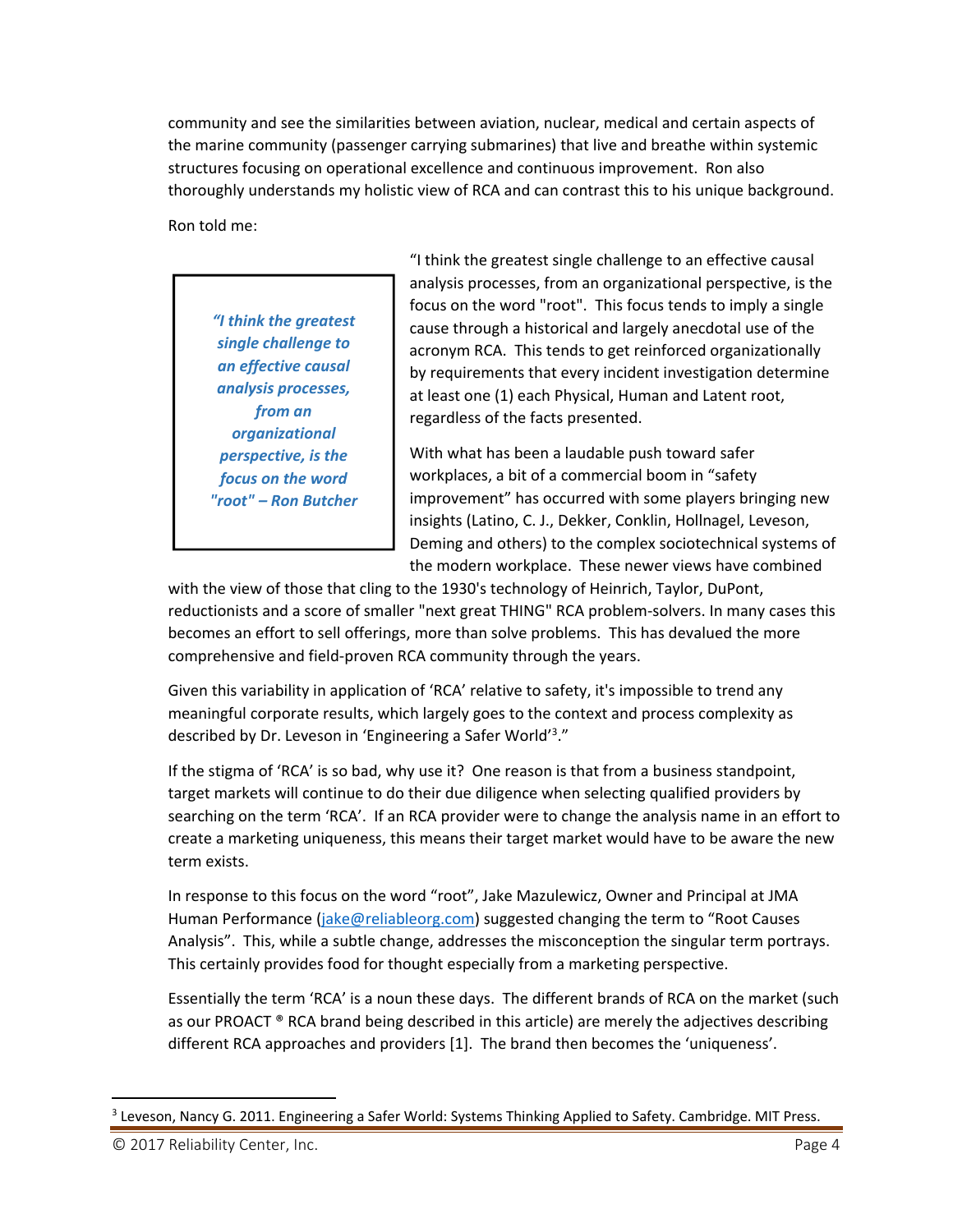Unfortunately, many in the HPI space will still associate the acronym of RCA with the widely known and very basic 5‐Whys approach (linear in nature and concludes with a single root cause). I spoke with Dick Swanson (Owner, Performance Management Initiatives, Inc.) and he said, "The irony of this association is rooted in the fact that the 5‐Why approach was developed by Toyota as a tool for assembly floor supervisors to keep production moving, and not as a tool to identify deep, underlying causes of complex events".

Having been in the RCA business for over three decades, I know of no seasoned investigator that would consider using only a 5‐Whys approach on an event of any significance.

What Constitutes a 'Valid' RCA? To look at RCA agnostically, getting away from brands and labels, let's briefly explore what core steps constitute a valid RCA. As mentioned earlier, if we look at any professional investigative occupation, what are the core, critical steps to a valid RCA? Dick Swanson and I suggest the following:

- 1. Utilization of a disciplined evidence‐gathering approach, that includes,
	- a. identification of relevant evidence to collect,
	- b. preservation of such evidence in the field,
	- c. defined strategy to collect such evidence and,
	- d. development of a plan for storing and managing such evidence
- 2. Converting the evidence to useful information (i.e. qualification, validation and verification [QV&V]),
- 3. Mitigating/minimizing potential biases of team leader and team members
- 4. Creation of an efficient and effective means to express and communicate the reconstruction of the Event, clearly identifying proven causal factors,
- 5. Ensuring the proper and timely implementation of approved corrective actions,
- 6. Tracking effectiveness of implemented corrective actions against measurable and meaningful bottom‐line metrics,
- *7.* Leveraging learning from successful RCA's across an organization to prevent recurrence

Root Cause Analysis (RCA) Versus Shallow Cause Analysis (SCA)**.** The creation of an efficient and effective expression of an Event reconstruction is more than meets the eye. The span of time from the Event to the identification of the contributing physical factors utilizes deductive logic to draw evidence‐based conclusions. This is accomplished by asking 'How Could?' the facts (evidence) presented, come to be. When we explore the hard side of failure, or the physics of failure, deductive logic is appropriate because these pathways represents the visible consequences of our decisions. When we first visit a failure scene, we have to first generalize based on the 'facts' known at the time. Then we use deductive reasoning to determine how those facts came to be. This 'hard side' exploration is what we referred to as Root Cause Failure Analysis (RCFA) or simply Failure Analysis (FA).

The Switch from Deductive to Inductive Logic**.** However, when we identify the Human Factors, or decision errors, and switch our questioning to 'Why', we start to employ the use of inductive logic (See Figure 1). This is the 'soft side' of the investigation/analysis. We start to explore the human reasoning process where the decision-maker was faced with specific information about the conditions at the time. At that point, they had to assimilate data in their minds and draw a conclusion to make their decision. This phase of the analysis really starts the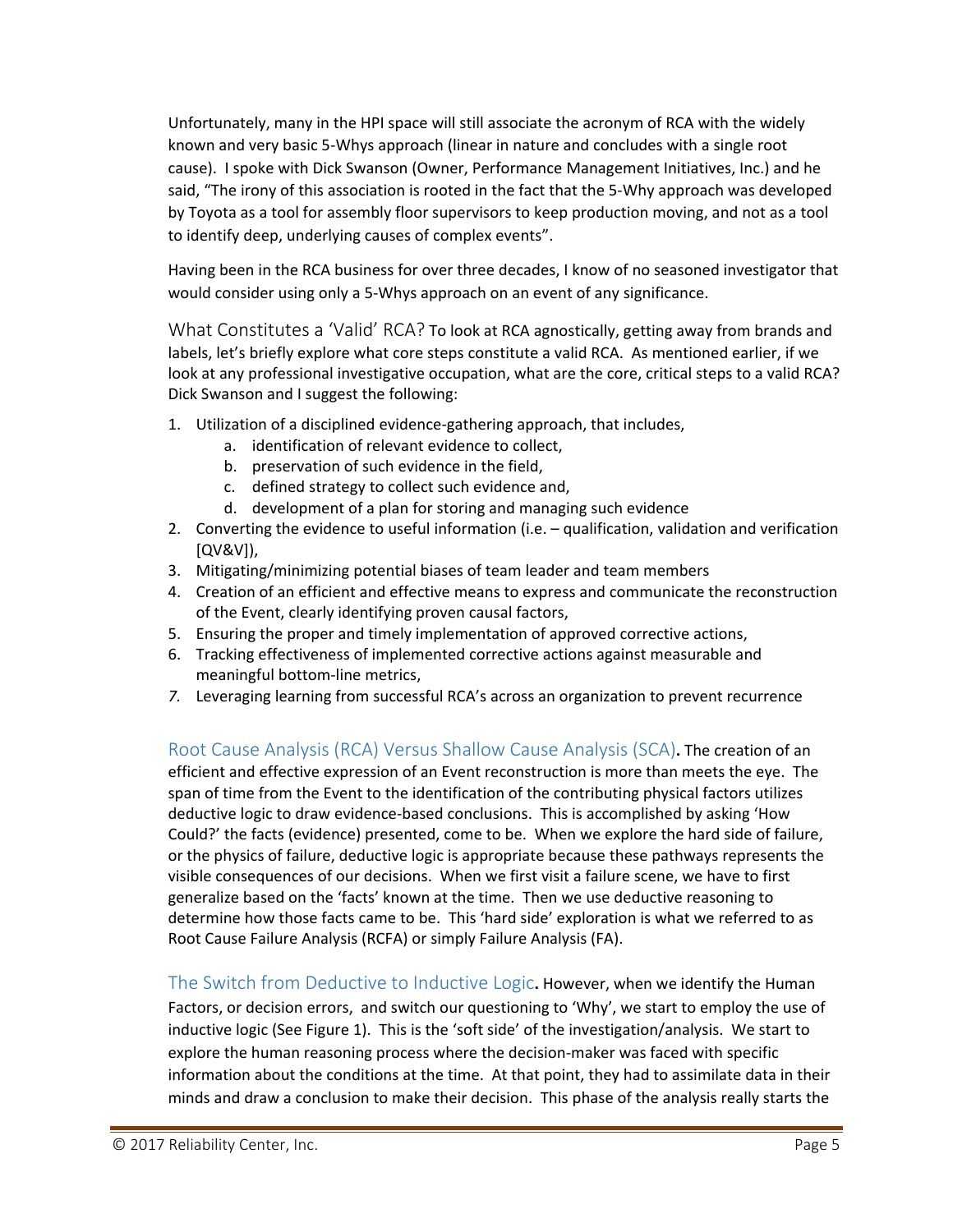delving into the Decision Analysis (DA). It is here I find significant similarities between the role of an RCA team (as described in this article) and a 'learning team'. This is the point where I see HPI and RCA, working in unison. Both approaches have unity in purpose at this point in analysis.

It doesn't matter if we call the event reconstruction expression a logic tree or learning team tree (or whatever else one wants to call it), but it allows a collective expression of a common thought process the team can see and agree on (or debate). It is just a time reconstruction expression, where those closest to the work fill-in-the-blanks with facts about their realities. It is simple cause‐and‐effect depictions capable of representing multiple, complex paths of relationships that combined to contribute to an undesirable outcome.

Here is where we need to fully understand what made sense to the decision-maker at the time they made their decision. This is often an aggregation of deficiencies in our human performance and organizational systems (i.e. – procedures/practices, training, purchasing habits, management oversight, prior accepted practices, cultural norms, changes in environmental conditions, psychological/physiological intrinsic issues, etc). Oftentimes there are revelations when we seek to understand such decisions. Normal practices were often at play and a single condition changed that day, which made normal practices unacceptable. Not going the extra length to uncover this invaluable information and insight from the decision-maker will certainly increase the risk of recurrence somewhere else in the organization. This is because the 'true' roots/factors will still be latent or dormant, and can still be activated by another human decision‐maker.



**Figure 1:** Deductive vs. Inductive Reasoning

ONE APPROACH TO RCA**.** In the opening of this paper, <sup>I</sup> indicated <sup>I</sup> would only represent my view of RCA and not seek to represent all the other competent and qualified RCA providers. To that end, the following RCA approach represents my personal views of what RCA is based on my 33 year career as an RCA practitioner.

Proactive RCA**.** There are two analytical tools I use to help quantify proactive candidates for RCA. They are basic Failure Modes and Effects Analysis (FMEA) and Opportunity Analysis (OA).

When exploring these proactive analytical tools, keep in mind their goals. Both of these tools seek to draw a distinction between 'Work as Imagined (WAI)' and 'Work as Done (WAD)'. WAI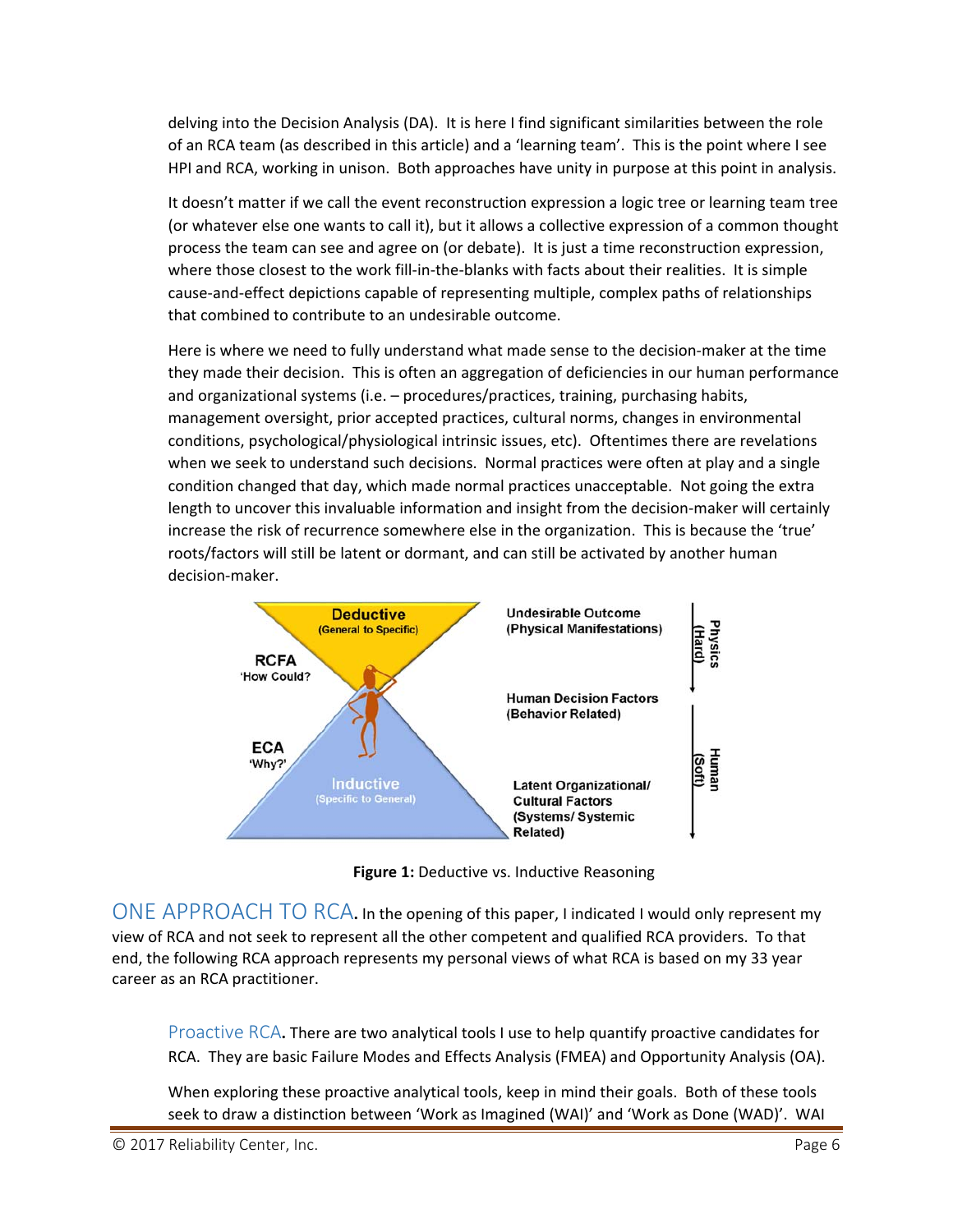refers to the various assumptions, explicit or implicit, that people have about how work should be done. WAD refers to (descriptions of) how something is actually done, either in a specific case or routinely<sup>4</sup>.

Essentially WAI versus WAD is determining the gap in behavior relative to the systems we work in. Whether conducting a FMEA or OA, they both require the establishing of a Process Flow Diagram (PFD) for the process being analyzed.

A PFD is consistent with a graphical expression of Work as Imagined (WAI). In Figure 2, we see a sample PFD of Work as Imagined (WAI). For those who work on the front-lines, they will know the reality that WAI is not always the way work is done. So when looking at PFD's, using FMEA and OA, we seek to find the deviations that occurred from WAI from those who actually do the work.



Example of a Process Flow Diagram

**Figure 2:** Process Flow Diagram Example

Basic FMEA. Let's look at basic FMEA first. FMEA is a widely used tool in the high hazard industries and a regulatory requirement in many. Its basic premise is the measure of risk

<sup>4</sup> Hollnagel, Erik. 2017. *Can We Ever Imagine How Work is Done?* Hindsight.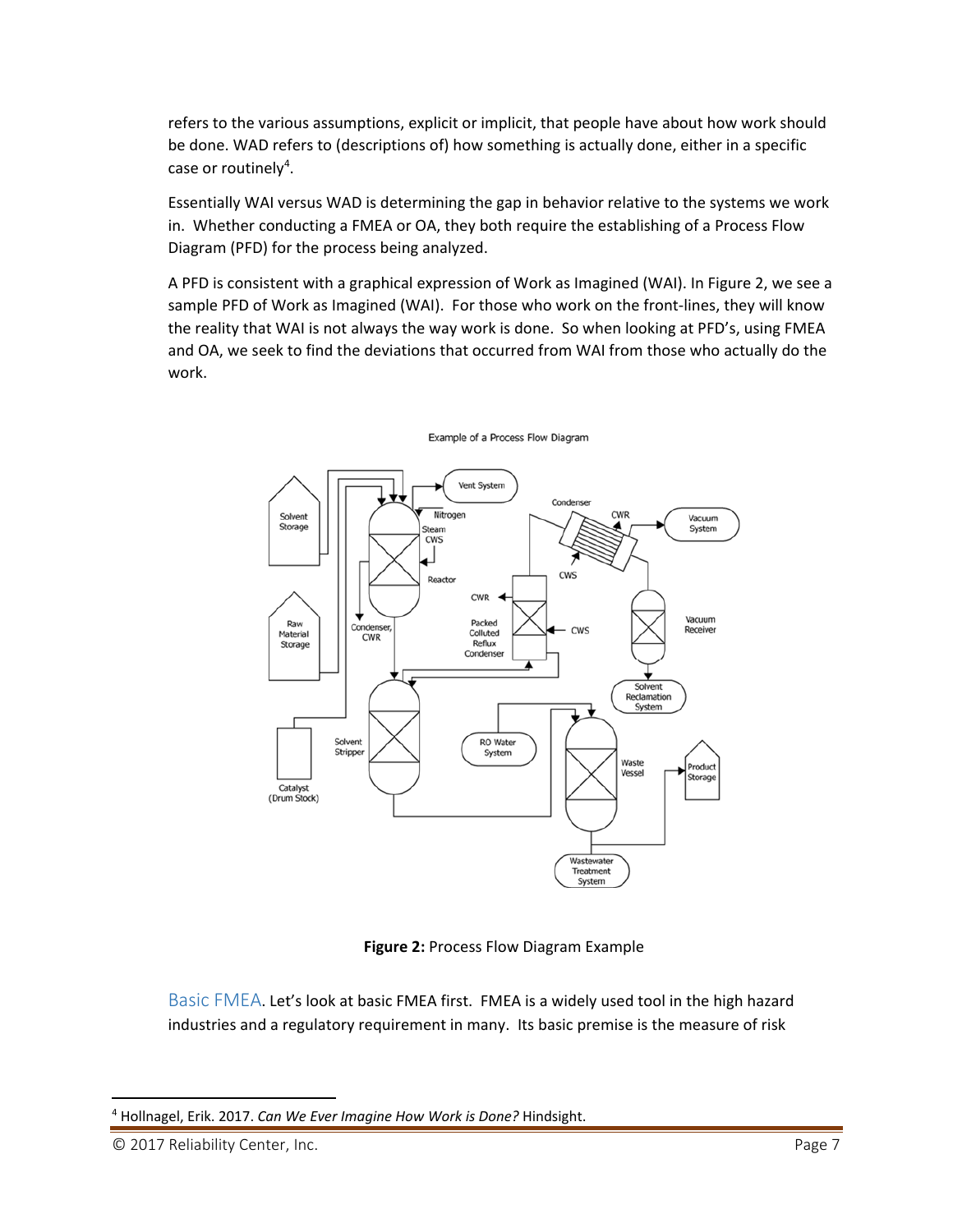associated with a defined process being analyzed. The universal calculation of risk is based on the following calculation:

## *Probability (P) x Severity (S) = Criticality (C).*

A sample Basic FMEA spreadsheet might look like Figure 3. In this example we are using a value scale of  $1 - 10$  for Probability and  $1 - 4$  for Severity.

| <b>Item</b>                             | <b>Failure</b><br><b>Mode</b> | <b>Effect on Effect on</b><br><b>Other</b><br><b>Items</b> | <b>Entire</b><br><b>System</b> | <b>Probability</b> | <b>Severity</b> | <b>Criticality</b> |
|-----------------------------------------|-------------------------------|------------------------------------------------------------|--------------------------------|--------------------|-----------------|--------------------|
| Processing<br>Area/<br>Patient<br>Rooms | Falls                         | Harm, $>$<br>Length of<br>Stay                             | Reportable<br>Event,<br>Claims | 6                  | 3               | 18                 |

## **Figure 3:** Sample FMEA Spreadsheet

When using FMEA, we are looking for what *could* go wrong in a defined process. In an ideal world, we would be applying this tool to a proposed new process design. This is consistent with WAI. Those who would have to operate and maintain the new process, would review the new process flow diagram (step by step) and provide inputs about the realities on the ground. They will provide input in the form of potential deviations that are likely to occur if the new plan is implemented 'as‐is'. Their input would be consistent with the gap between WAI and WAD (current practice).

In Figure 3, the sample FMEA line item indicates the possibility someone could fall and injure themselves in either a manufacturing plant or a hospital room. If the fall were to occur, it could result in harm and possibly a reportable event (or claim). The value of an FMEA is that it quantifies the impacts of the identified potential deviations. In an FMEA the risks of the identified failure modes are rated based on the Probability (P) they will occur and the Severity (S) if they were to occur. So P x S equals Criticality (C). This allows the spreadsheet to sort the criticality column in descending order so we can prioritize our greatest risks.

I am unclear (but striving to learn), as to how HPI learning teams quantify their findings and leverage them for learning in other areas of the organization. I am hopeful this article will yield some feedback from learning team facilitators as to how they leverage their team's learning experiences.

Opportunity Analysis**.** Opportunity Analysis (OA) is a tool that was designed to identify chronic failures that *are* occurring in any system/process, and to quantify their total annual losses. These are the failures that occur daily, but do not trigger highly visible bad outcomes. However, they frustrate those on the front lines to no end. This is because they grow tired of fixing the same failures over and over again, as well as creating workarounds to organizational systems that are not working.

The simple calculation using this OA tool is: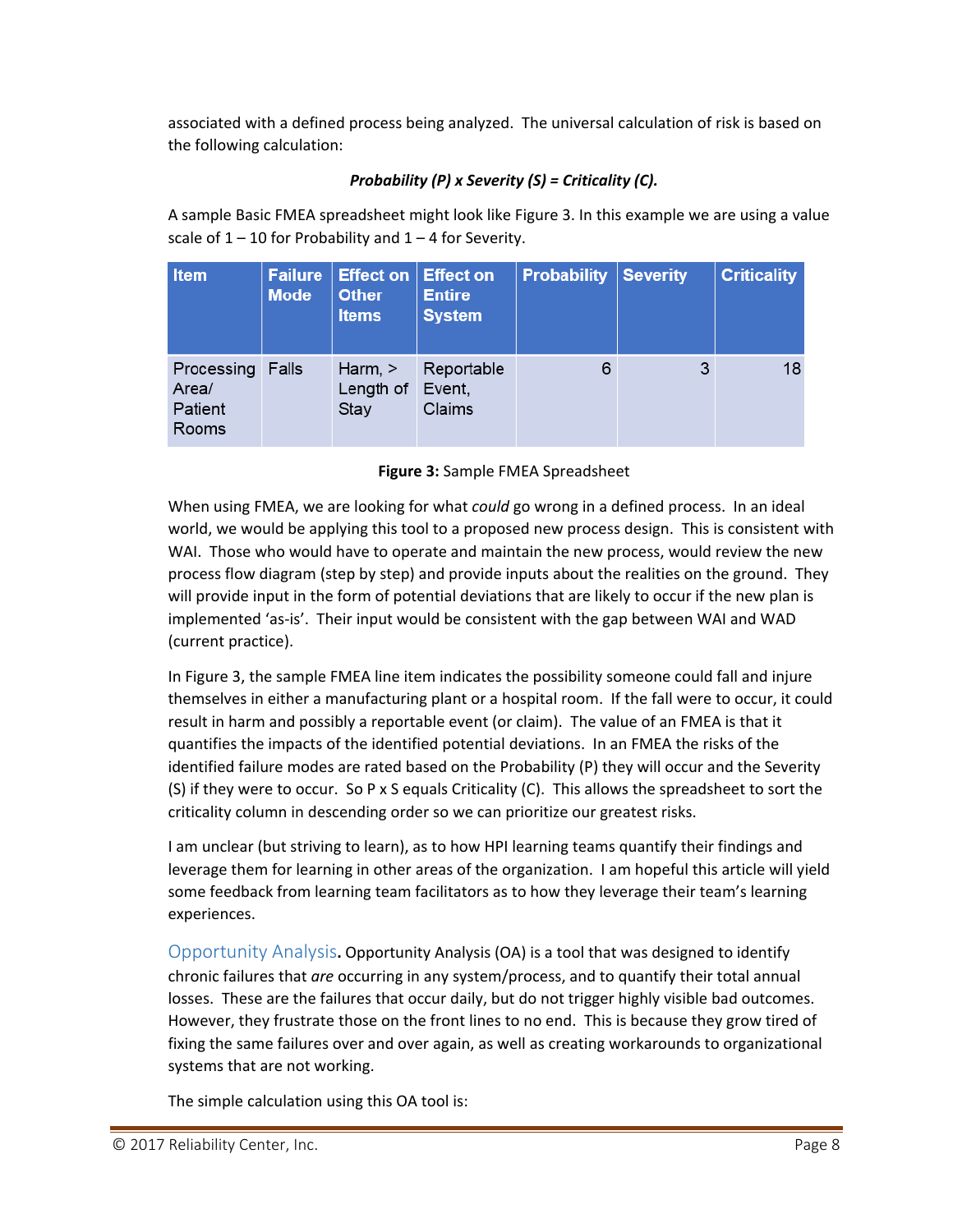## *Frequency/Year x Impact/Occurrence = Total Annual Loss*

Like the FMEA, when using an OA, a Process Flow Diagram (PFD) will be required to represent the current state of the process being analyzed. Figure 1 would work as an example in this case as well.

The following spreadsheet is from past OAs (see Figure 4). Both line items in this example are from actual OA's conducted in the past, showing a sample line item from healthcare and one from the manufacturing industry. For this example, the costs associated with each occurrence are labor costs, material costs and Lost Profit Opportunities (LPO) such as unscheduled downtime or extended lengths of stay in a hospital (due to an error).

This is important to understand because a single blood redraw<sup>5</sup> or a single reset of a conveyor trip will not likely get anyone's attention. Adding in the frequency factor over the past year, bubbles up these seemingly insignificant chronic failures to the top of our annual losses list.

| Sub-<br>system | <b>Event</b>         | <b>Mode</b>             | <b>Frequency/</b><br>Year | Impact/<br><b>Occurrence</b><br>(\$labor, \$<br>mtrls, \$LPO) | <b>Total</b><br><b>Annual</b><br><b>Loss</b> |
|----------------|----------------------|-------------------------|---------------------------|---------------------------------------------------------------|----------------------------------------------|
| ED             | Excessive<br>Costs   | <b>Blood</b><br>Redraws | 10,000                    | \$300                                                         | \$3,000,000                                  |
| Conveying      | Production<br>Delays | Conveyor<br>Trips       | 3,000                     | $$250*$                                                       | 750,000<br>S                                 |

 \*\$1k/hr downtime rate, Avg 15 minute delay, across 4 operating lines **Figure 4:** Sample OA Spreadsheet

When using either of these tools, after the spreadsheets are completed, the Criticality (FMEA) or the Total Annual Loss (OA) columns will be summed up and multiplied by 80%. This will give us the 'Significant Few' number. Then we prioritize our Failure Modes (rows) from highest to lowest, and determine how many of our line items does it take to equal (or greater) our Significant Few value (see Figure 5).

This is taking a Pareto Split of the results. Using such tools determines our quantified, and thus qualified, proactive candidates for RCA. The FMEA hands us our unacceptable high risks. The OA gives us our business case for working on the most costly, chronic failures that have likely been accepted as a 'cost of doing business' and therefore hidden in plain sight. Making these into a business case will now catch the eye of the CFO types, and make those seemingly unimportant chronic failures, more important [2]. More importantly, the frustrations of the front-lines have been voiced and quantified in the form of a business case.

<sup>5</sup> Latino, Robert. 2011. *Patient Safety. The PROACT RCA Approach. Boca Raton*. Taylor & Francis.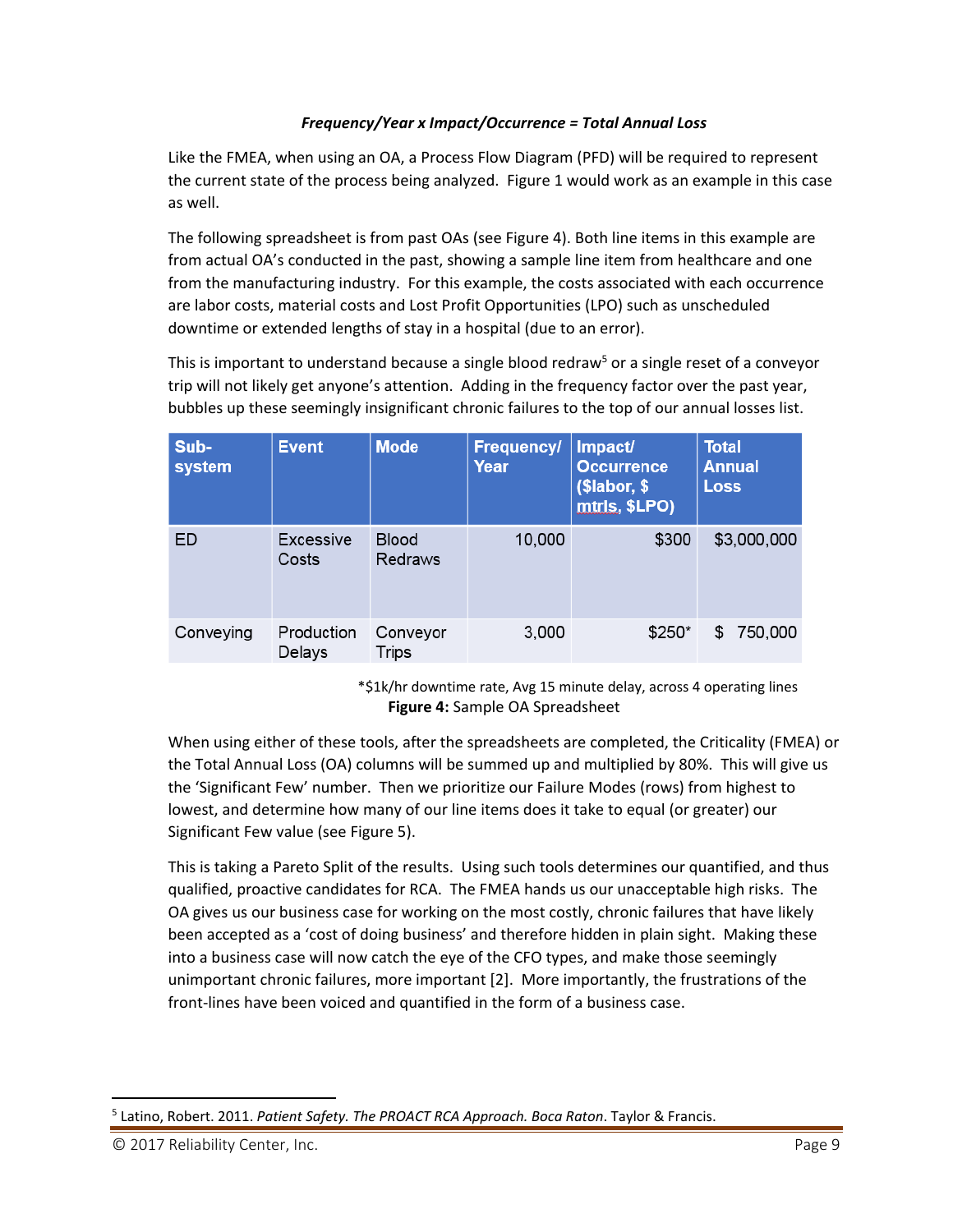| Sub<br>System                                                   | Event | Mode | Frequency                                                  | <b>Impact Per</b><br>Occurrence or<br>Severity | Total<br>Loss/Yr                |  |  |
|-----------------------------------------------------------------|-------|------|------------------------------------------------------------|------------------------------------------------|---------------------------------|--|--|
|                                                                 |       |      |                                                            |                                                |                                 |  |  |
|                                                                 |       |      |                                                            |                                                |                                 |  |  |
|                                                                 |       |      |                                                            |                                                |                                 |  |  |
|                                                                 |       |      |                                                            |                                                |                                 |  |  |
|                                                                 |       |      |                                                            |                                                |                                 |  |  |
|                                                                 |       |      |                                                            |                                                |                                 |  |  |
| The Pareto Split<br>80 / 20 (or less)<br>% EVENTS<br>$%$ \$\$\$ |       |      | <b>Grand Total</b><br>Pareto Cut<br><b>Significant Few</b> | $\equiv$<br>=<br>$=$                           | \$1000<br>.80<br>x<br>\$<br>800 |  |  |
|                                                                 |       |      |                                                            |                                                |                                 |  |  |

**Figure 5:** Determining the Significant Few (The 80/20 Split)

The end result of using these two tools, is they provide qualified, proactive candidates for conducting RCAs, which would otherwise not be analyzed in any depth.

Gathering and Processing Evidence/The 5-P'S. Prior to conducting a formal RCA, investigators must be efficient and effective at developing and implementing their evidence collection strategies. The better we are at initial data collection, the more timely and thorough the RCA will be.

I use something called the 5‐Ps to help guide me to collect data in the following categories: Parts, Position, Paper, People and Paradigms (See Figure 6). This evidence is eventually used to validate Hypotheses (H), created in the logic tree (or our event reconstruction tool to be discussed).

The 5‐P's descriptions below are very broad summaries. The reality is my firm teaches workshops focused on evidence collection, analysis and validation alone, ranging from 2 to 5 days. I do not want to minimize the critical importance of proper evidence collection and validation, prior to and throughout the analysis itself [3]. Since the focus of this paper is to contrast learning teams to RCA, we will not delve into the vast topic of failure scene investigation.

Other effective evidence approaches exist. The important issue is that such data is identified, preserved, collected, validated and properly documented.

From a terminology perspective, the evidence gathering phase is what we refer to as the 'investigation'. When we start to reconstruct the event using such evidence, this is the 'Analysis' phase.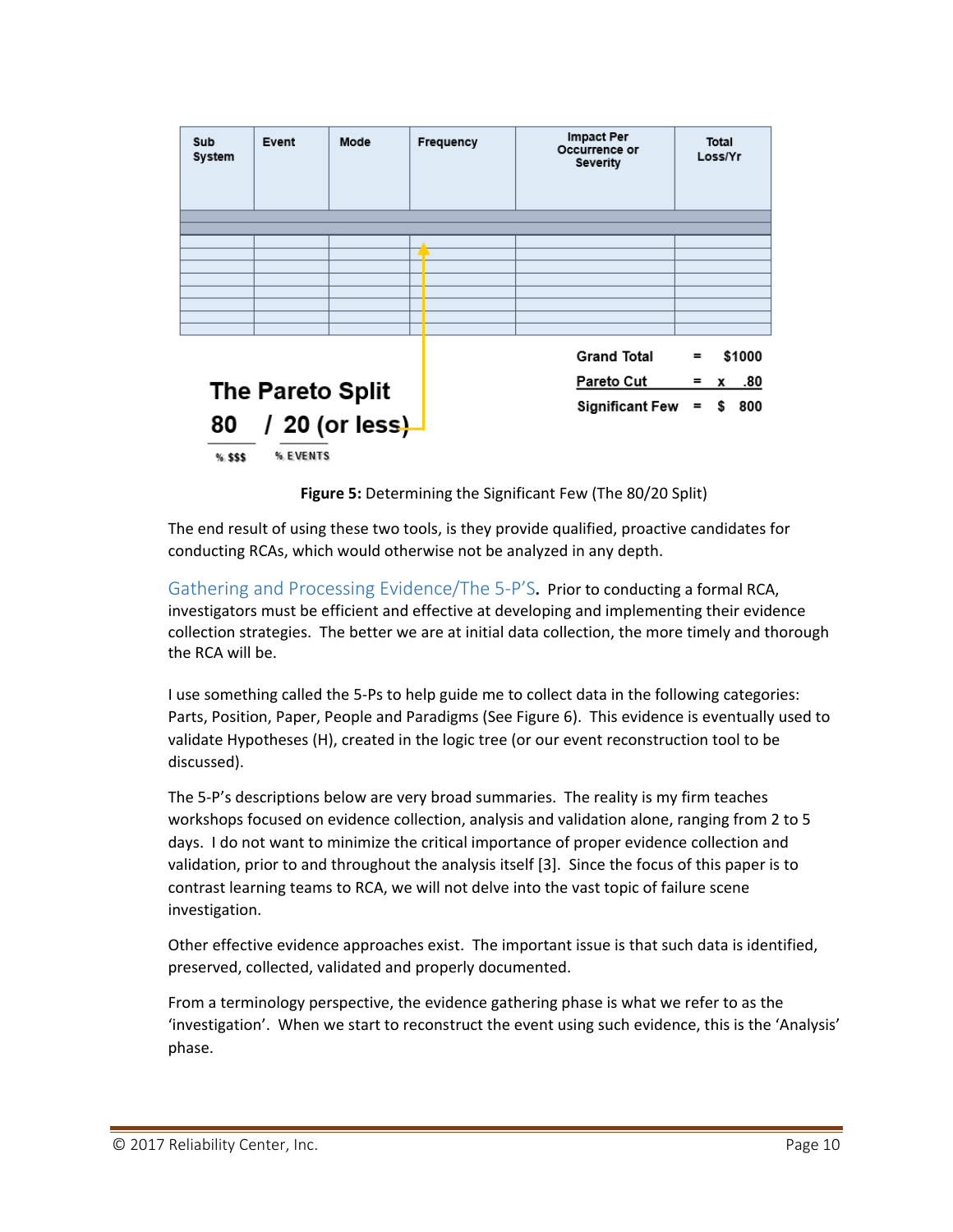| Parts            | • Anything Tangible                                               |
|------------------|-------------------------------------------------------------------|
| <b>Position</b>  | • Positions in Time (Whens)<br>• Positions in Space (Wheres)      |
| Paper            | • Paper Trails of All Kinds<br>• SOP/Training/Purch/DCS/Timelines |
| People           | • Personal Interviews<br>• Record of 'Conversations'              |
| <b>Paradigms</b> | • Beliefs/Perceptions (Reality?)<br>· Old Equip? Inexperienced?   |

**Figure 6.** The 5‐Ps Data Collection Categories

Understanding the Event/Event Reconstruction**.** As a career investigator, I have found a logic tree to be a much more effective tool to construct and express the complex, inter‐ relationships of an event. A logic tree is a reconstruction tool that seeks to unwind the timeline using short, successive iterations of cause-and-effect relationships moving backwards in time. The logic tree is a retrospective tool.

A logic tree starts with the **Event** (E) or Undesirable Outcome (deviation from an expected outcome). Usually the Event is the final consequence of the failure (the effect), or the reason you care and are conducting an RCA. Typically the event is a business level concern where there was excessive costs incurred, harm/injury/fatality, regulatory violation of some nature or a high risk, near miss.

The **Modes (M)** are the physical manifestations of the failure that led to the final consequence or Event. These are observable, indisputable facts/anomalies at the scene of the failure (see Figure 7). Examples of Modes may be things like a pump failure, laceration to a hand, loss of a key client, low process yield and contaminated product. Think of the purple lined box encompassing the Event and Modes, as the caution tape around the crime scene. Everything inside it, is an indisputable FACT. Such facts exist and need to be explained.

As we drill down from the known facts (Modes), we now have to determine/hypothesize possibilities of how the facts came to be. We will use previously collected data using the 5‐P's data collection process to validate our hypotheses.

Hypotheses proven to be true, continue to be drilled down by asking the same question of 'How Can?' **Hypotheses (H)** proven not to be true are marked out with an 'X'. By asking the question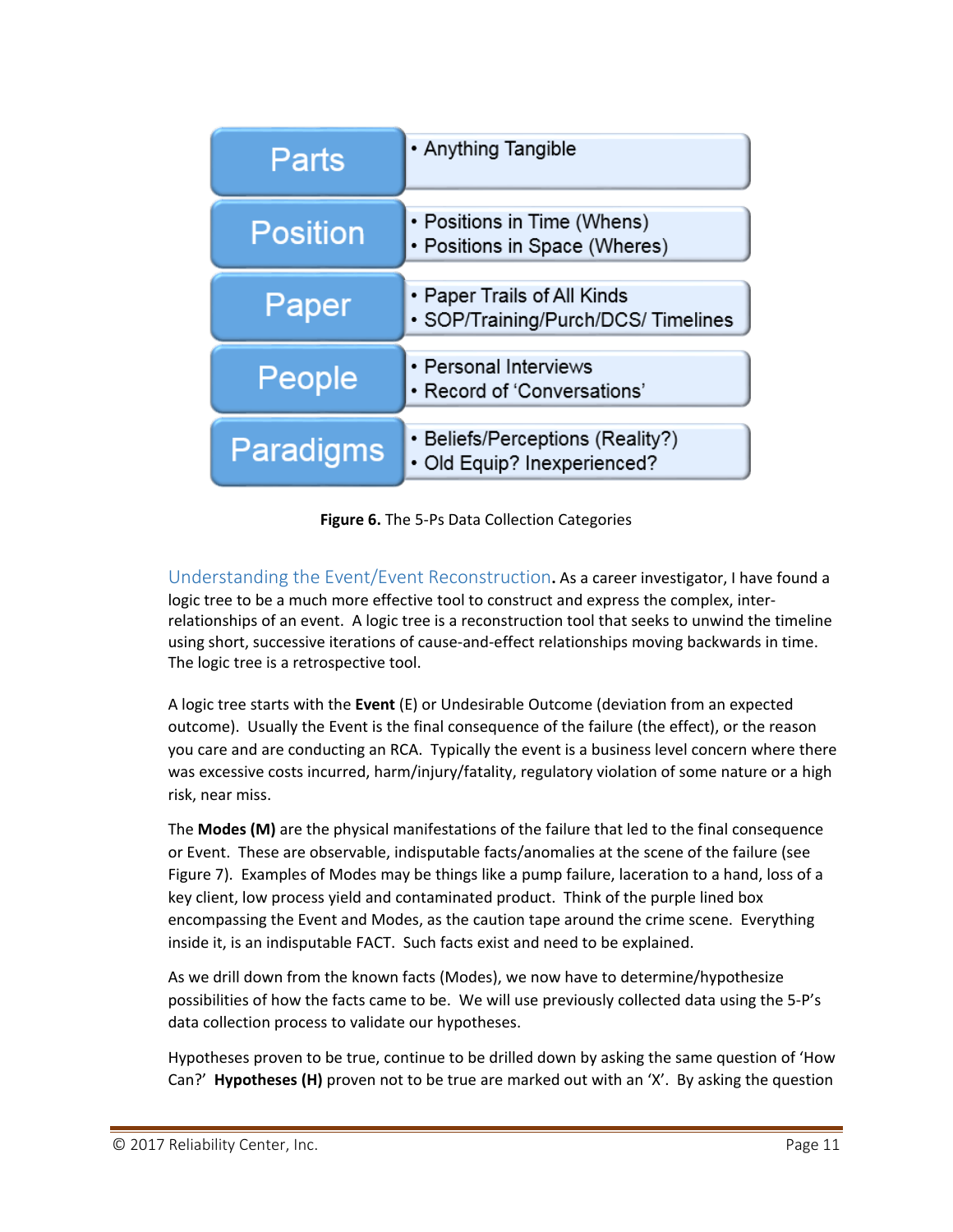'How Can?' versus 'Why?", we are seeking all possibilities as opposed to the single most obvious one.



**Figure 7:** Logic Tree Expression

Asking 'How Can?' vs 'Why?'**.** This seems like semantics but there is a big difference. Think about the population of answers to our 'How Can?' question as opposed to our 'Why?' question. This means in most cases we will find multiple hypotheses occurred at the same time versus only one.

All hypotheses proven to be true, require further investigation/analysis. This will result in the exploration of simultaneous paths to failure as opposed to the single, linear path advocated by the 5‐Why approach.

Oftentimes, when people are time pressured to complete an analysis/investigation they will take short cuts. Such short cuts are normally in their efforts to collect evidence, because that is what takes the most time. This also affects our desires to look past the obvious, like a failed bearing, and see if there were other parallel influences at play.

*Think about the population of answers to our 'How Can?' question as opposed to our 'Why?' question.*

### Uncovering 'Root' Factors**.** I agree the term 'root' is very

controversial as it is ill‐defined. 'Root' insinuates a finality of sorts where we cannot go deeper. The term can also be viewed as negative and therefore connoting blame. This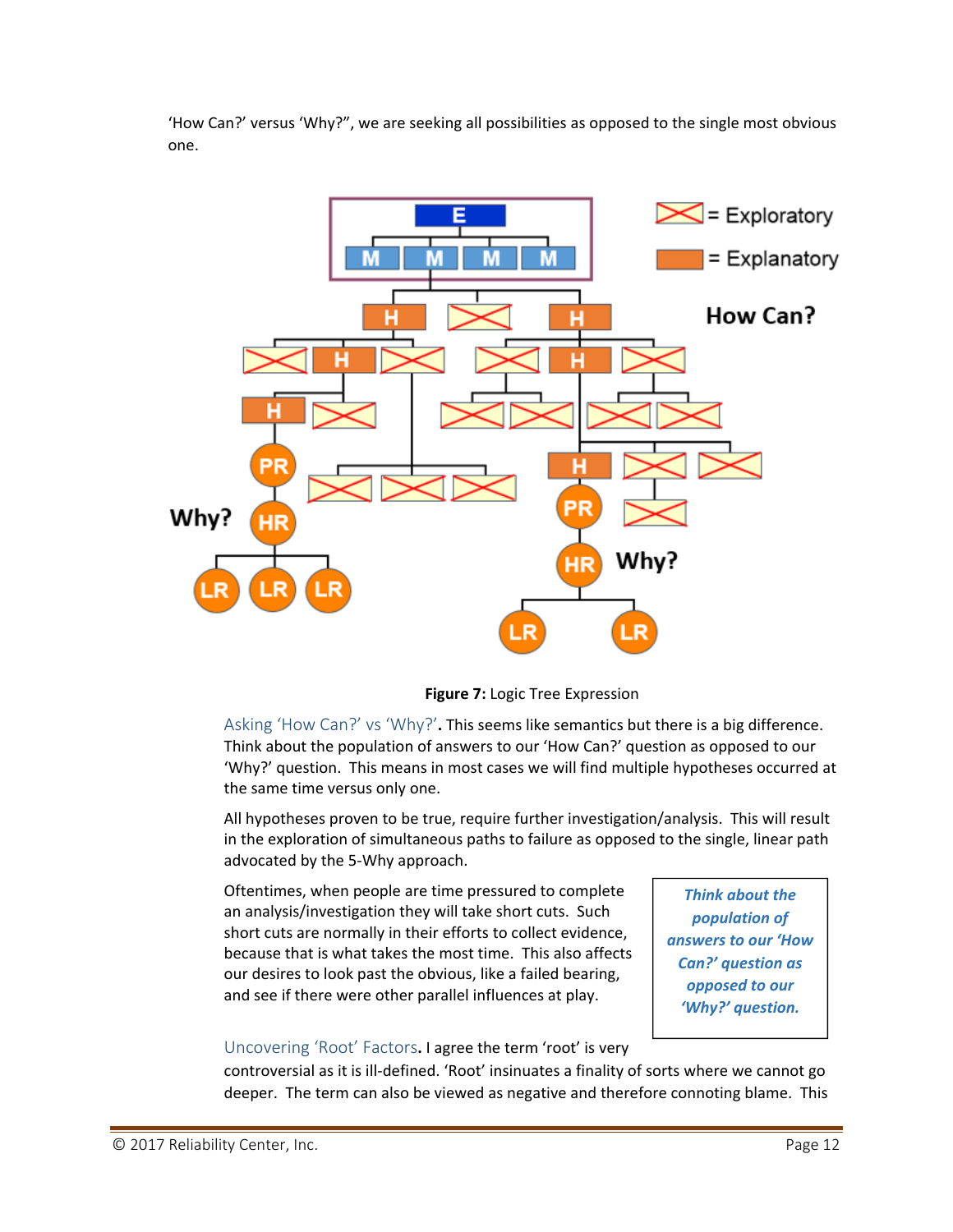is especially true when we delve into the human decision‐making processes. We will use 'root' in this article as being synonymous with the term 'factors' that led to an undesirable outcome. Had the factor not occurred, the failure path would not have been permitted to start, proceed nor complete. The term 'factor' seems more neutral and less offensive/threatening.

For the reader, call these 'roots' whatever label you want to satisfy the powers that be in your organization. In the end, the label doesn't matter as long as we do something about them in terms of effective corrective actions to change behavior. Don't get hung up on labels; focus on actions to prevent recurrence.

Physical Roots (PR)/Factors**.** As the Event is unraveled going deeper and deeper, we will uncover the physical root causes of the Event. These are what analysts traditionally associate with the goal of an 'RCA', the mechanical and electrical types of causes. When analyses stop at the **Physical Roots (PR)**, those types of analyses are commonly referred to as Root Cause Failure Analysis (RCFA) or just Failure Analysis (FA). [4].

Human Roots (HR)/Factors**.** When using a logic tree, the analyst will go past the physics of failure and inevitably start to uncover decision errors or **Human Roots (HR)/**Factors. These are simply errors of omission or commission by the human being. Workers don't cause a failure, they trigger them (Conklin, 2014, p. 66). It is not as important as to who made a poor decision, but why that person felt the decision they made at the time, was the right one.

*"Workers don't cause a failure, they trigger them." – Todd Conklin* When we identify such decision points in our logic tree, we then switch our questioning process from 'How Can' to 'Why'. This is the critical pivot point in the Event reconstruction where we switch from deductive thinking to

inductive thinking. This is where we switch from RCFA to exploring human reasoning. This is where we move beyond shallow cause analysis and conduct a true root cause analysis.

We want to know 'why' the decision-maker made the decision they did, at that time. What was the reasoning going into their decision? This is what true RCA is all about, understanding why good people made poor decisions on any given day. What was going on in their minds at that time, because 99%+ of the time, they did not intend for the undesirable outcome to occur.

The research has revealed that an important part of safety is enhancing opportunities for people to recognize that a trajectory is heading closer to a poor outcome and to recover before negative consequences occur (Rasmussen, 1986)<sup>6</sup>. This is the basic premise of proactive thinking. When things do not end up as intended (i.e. – work as imagined), then what was it about the decision-maker's vision of what would happen, differed from what did happen (i.e. – work as done).

<sup>6</sup> Rasmussen, J. (1986). *Information Processing and Human‐Machine Interaction: An Approach to Cognitive Engineering.* New York: North‐Holland.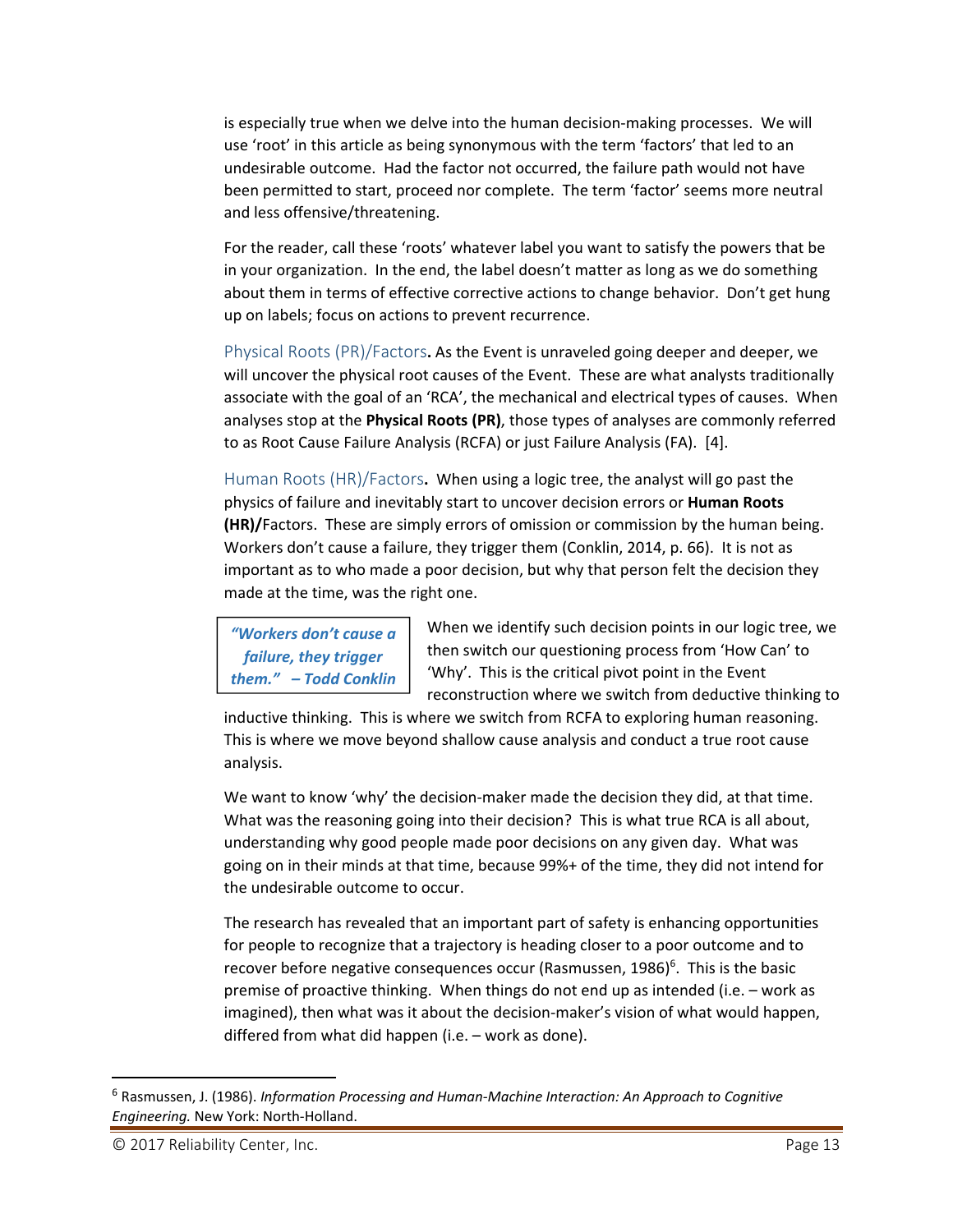When we get to these decision points in a logic tree, this is essentially when an RCA truly starts to yield value. It is here where we seek to thoroughly understand how the organizational systems and cultural norms affected the decision‐maker. Decisions and actions having a negative outcome will be judged more harshly than if the same process had resulted in a neutral or positive outcome<sup>7</sup>. We see this all the time. We can go from hero to zero in a matter of seconds.

We learned from the space shuttle Challenger disaster, the term normalization of deviance. Whenever someone is time pressured they are prone to take short cuts. When we take a short cut and nothing bad happens; we have just lowered our standard. This process reiterates until the gap between practice (i.e. – work as imagined) and standard (i.e. – work as done) becomes dangerous.

On Challenger, the o-ring design deficiency was known about from the beginning. However, Challenger kept going into space and returning for 25 missions. So the launch decisions under those conditions were acceptable because the previous missions were successful. However, on January 28, 1986, they decided to launch again with the implied pressure there was a teacher on board and the next day President Reagan would be talking with Christa McAuliffe while she was in space. But one condition was different this day, it was 36F at launch, 15F colder than they had ever launched before. That one factor turned the decision‐makers from heroes to zeros instantly. Evidence indicates that had the launch temperature been 36F on any other day, the result would have been the same. So what goes through people's minds under such situations, when the physical evidence may not support what is deemed 'right' in the decision‐maker's mind?

Latent Roots (LR)/Factors**.** Drilling past the decision‐ maker to explore the decision rationale will yield a great deal more information and context on why physical bad outcomes occur (rather than simply blaming the decision‐maker). The reality is if we shortsightedly blame people for making poor decisions, the real root causes associated with

*In order for progress to be made, leadership will at times have to swallow their pride and acknowledge they were part of the problem, if that is what the evidence shows.*

organizational and human performance system deficiencies or **Latent Roots (LR)**/Factors, will never be uncovered. This means the likelihood of a repeat failure remains, as others will continue to be influenced by those flawed systems.

Factors that reduce error tolerance or block error detection and recovery, degrade system performance<sup>8</sup>. These are our safety systems that we have in place, that have vulnerabilities expressed as holes in the cheese, using Dr. James Reason's Swiss Cheese Model<sup>9</sup>. This is what we are digging for in latency exploration when using a logic tree.

<sup>7</sup> Woods, David D. and Cook, Richard I. Perspectives on Human Error: Hindsight Bias and Local Rationality. Pg.4 <sup>8</sup> Woods, David D. and Cook, Richard I. Perspectives on Human Error: Hindsight Bias and Local Rationality. Pg.4. <sup>9</sup> Reason J. Human Error. New York: Cambridge University Press; 1990.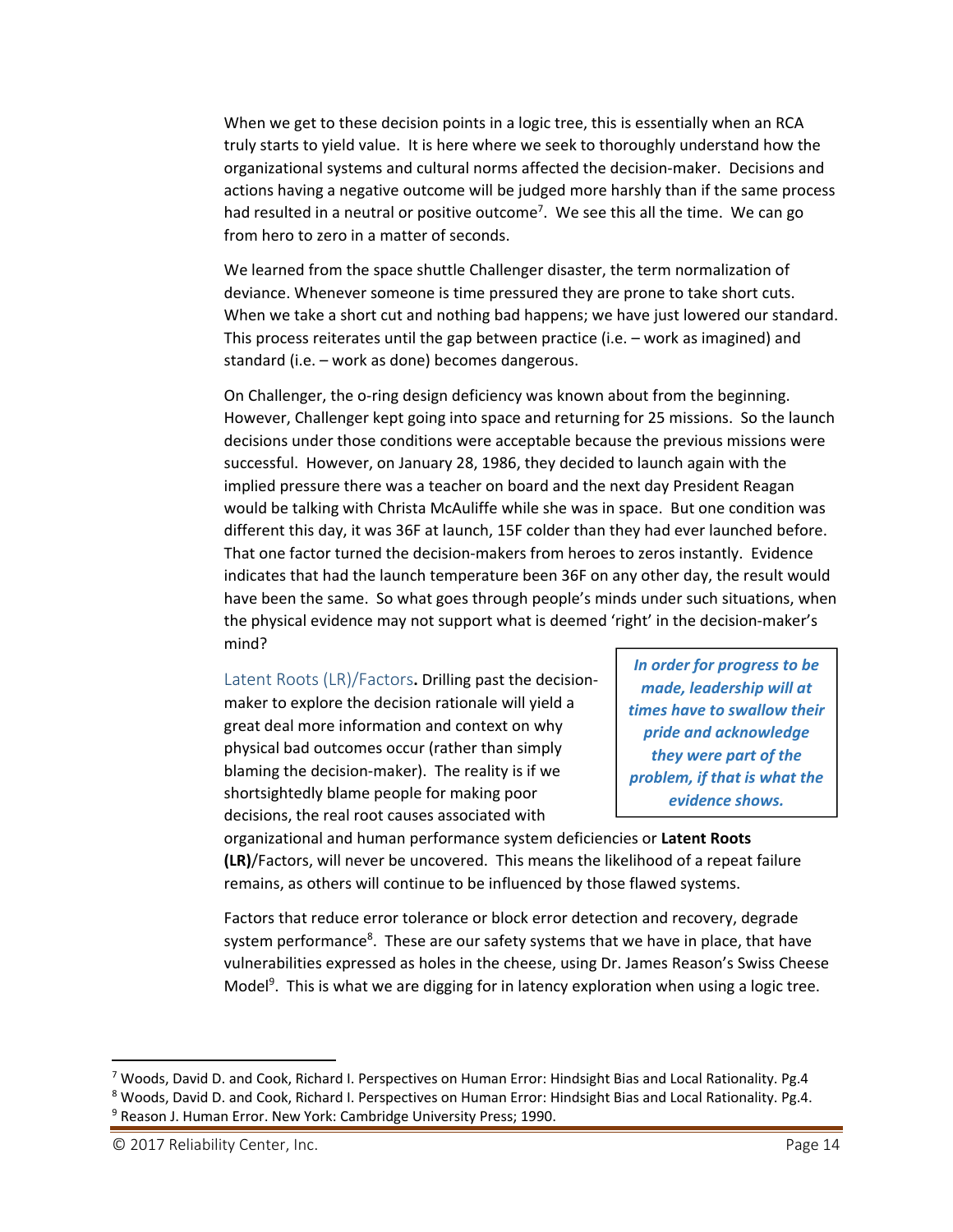Uncovering human performance and system/systemic related flaws that influence people's decision‐making, is the key to proaction and prevention of undesirable outcomes.

This is a very sensitive area as well, because leadership may feel they are being blamed for the existence of poor systems. In order for progress to be made, leadership will at times have to swallow their pride and acknowledge they were part of the problem, if that is what the evidence shows.

A safety culture is one that allows the boss to hear bad news<sup>10</sup>. This also means they have to look in the mirror and admit they may have been part of the problem [5].

When used properly, the logic tree is able to directly correlate poor systems/cultural norms to poor decisions and ultimately to undesirable outcomes, using supporting evidence all along the way. The logic tree graphically expresses the complex inter‐ relationships between system influences, man and machine in a very digestible, efficient and effective manner.

Is RCA a Linear Causal Tree? This is <sup>a</sup> common myth because so many associate the term 'RCA' as being consistent with the application of a 5‐Why's tree. Traditional use of 5‐Whys misleads people into thinking failure is linear and all failures have a single root cause (see Figure 8). I have heard it referred by many to be 'the Eureka Approach'. This is simply not reality. These are actually the primary, technical restrictions of the 5‐Whys approach and why it is not considered by many (including me as a practitioner) as a valid RCA tool for complex events. It does not allow the expression of parallel paths to failure, which we know things happen simultaneously all the time and result in an undesirable outcome. 5‐Whys is also not known for its rigor when it comes to collecting evidence to back up their linear hypotheses.

<sup>10</sup> Dekker, Sidney. 2002. *The Field Guide to Human Error Investigations.* Burlington. Ashgate Publishing Company.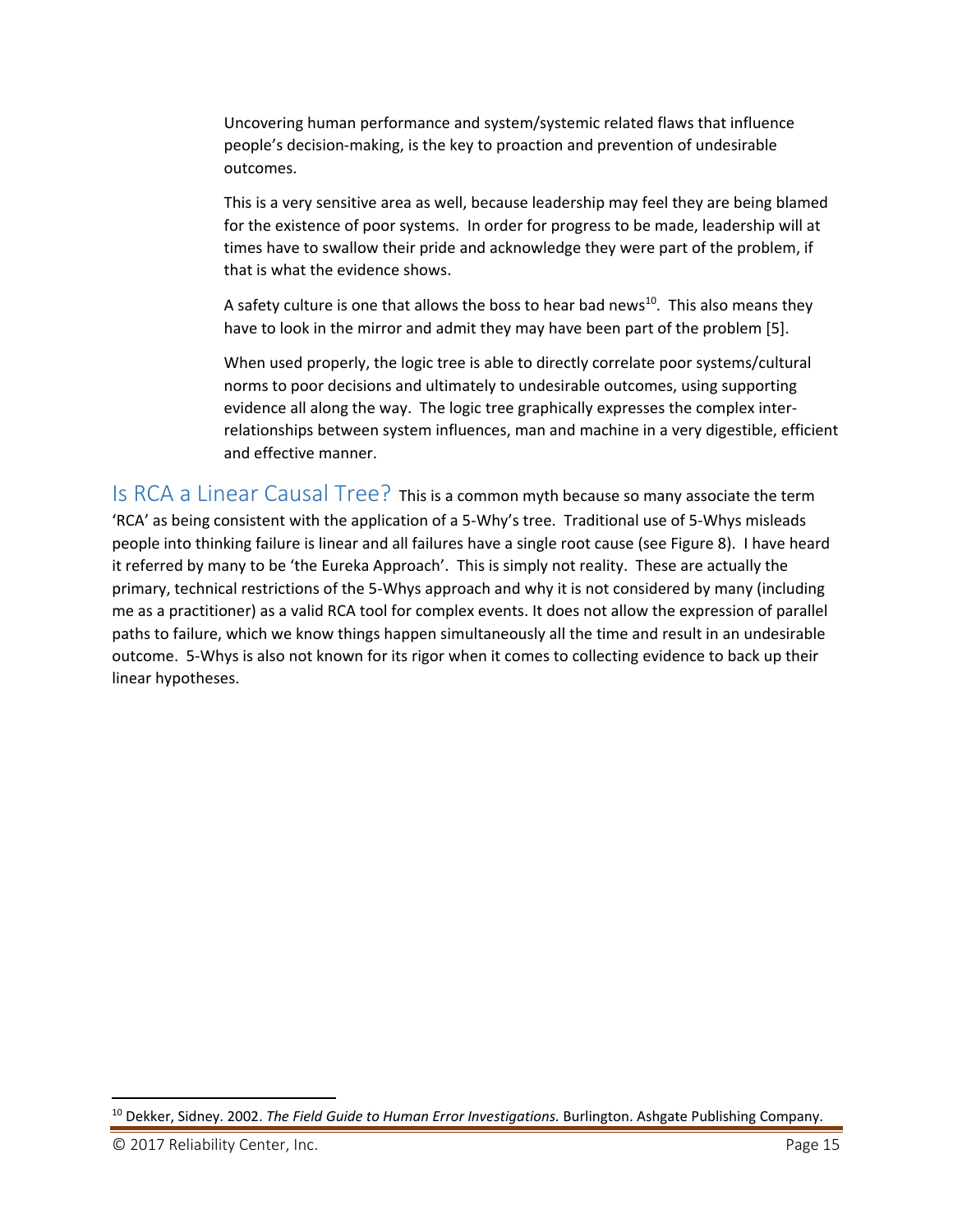

**Figure 8:** Traditional 5‐Whys Expression

The Importance and Method of Telling the Story**.** The logic tree also becomes the graphical storytelling tool that can carry an audience through the details of the Event as it unfolded (along with a complete narrative and verification log of evidence). In Figure 7, this logic tree demonstrates the ability to graphically represent the story (paths to failure) of what 'did' happen, within the bigger content of what 'did not' happen. The actual paths to failure represent the *explanatory* tree and the entire tree (including the 'NOT TRUE's) is the *exploratory* tree.

*Traditional use of 5‐Whys misleads people into thinking failure is linear and all failures have a single root cause.*

A logic tree also creates a respository of logic, which is a living and growing knowledge base (database) that can be leveraged throughout the corporation. Lack of such a knowledge base creates an astounding amount of rework, simply because others in the corporation were not aware similar or the same such Events had already been analyzed. Being able to query on such a repository of knowledge is a key corporate asset. To pull all of this together, feel

free to watch a full video case study referenced as Resource 6 [6] at end of this article. This storytelling capability, along with the ability to create a meaningful knowledge base of the findings, puts the entire Event into proper context.

RCA Applicability to Safety Events. Cause-and-Effect relationships are at play whether it is a mechanical, quality, administrative failure or a safety event. It is at this point we consider the Decision Analysis (DA) phase of the RCA, as consistent with the principles of HPI and learning teams. As described, they can both be employed proactively and reactively. The only difference I see is in 'traditional RCA' cases, the Event may be equipment or process related and is Safety, the Events may be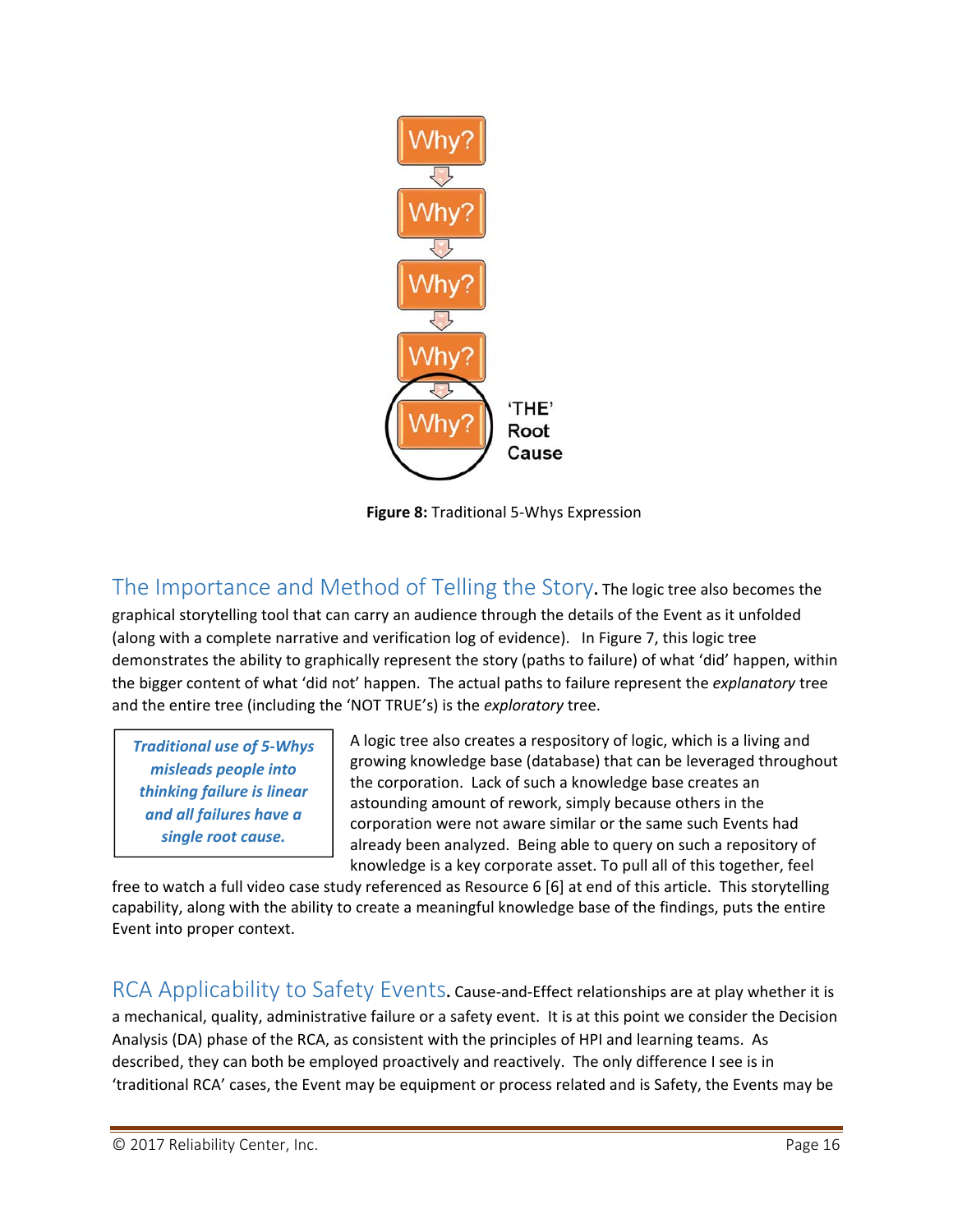related to injuries and fatalities. The same questioning process from that point on is used to understand direct cause‐and‐effect correlations until all the physical, human and latent factors are uncovered.

The Concept of Learning Teams. The concept of DA and Learning Teams are not new to me. Their uniqueness may lie in the skill of the team facilitator, but that is typically always the case. In 1989 Jack Welch transformed GE using an approach he developed called 'Work‐Out'. While his means may have been different than DA or Learning Teams, the concept of quickly unleashing the creativity of the workforce was very similar.

"This new approach was a complete break from the popular scientific management system created by Frederick Winslow Taylor. Scientific management was the basis of the assembly line ‐ a hierarchical system where employees performed routine specific tasks over and over and over. While Taylor's system was a perfect fit for physical labor, Welch knew the work world had shifted to a knowledge economy, where value was created more by more mental, and less physical, exertion. In this new system employees were no longer regarded as replaceable cogs but rather valuable resources who could provide valuable feedback for organizational improvement. With this in mind, in 1989 Welch launched a bold cultural initiative called "Work‐Out."

The Work‐Out, as created by Welch, all employees were required to attend their respective Work‐Out session. A typical session would last three days and consist of workers giving suggestions to managers for improving processes. Managers were required to say "Yes", "No", or "I'll get back to you at a specific date." Amazing to those who may have worked in a bureaucratic system before, managers in these Work‐Out sessions said "Yes" 80 percent of the time.

Over the course of years, looking to employees for suggestions in improvement delivered big results. Among them:

- In just three years after the Work-Out program was launched, company earnings attained doubledigit increases in 1992 and continued for every year after that. Previously single‐digit increases were the norm throughout the 1980s.
- Inventory turnover, a good measure of how efficiently products are being managed, was over eight in 1999 where it had been in the three to four range for GE's last 100 years.
- Operating margins rose to 17.3 percent in 1999 where they had been under 10 percent for GE's previous century.

By including all employees in the program, Welch managed to unleash the value of GE's 300,000 person work force. GE's receptivity to new ideas also enabled the company to rapidly adopt and popularize the system of production, originally created and used to produce great results at Motorola"<sup>11</sup>

From my perspective, RCFA + DA = RCA (Figure 9) . RCA is NOT just a linear expression of failure logic.

<sup>11</sup> *How Jack Welch Transformed GE With Employee Engagement.2014*.https://www.vocoli.com/blog/december‐ 2014/the‐jack‐welch‐work‐out/. Accessed June 26, 2017.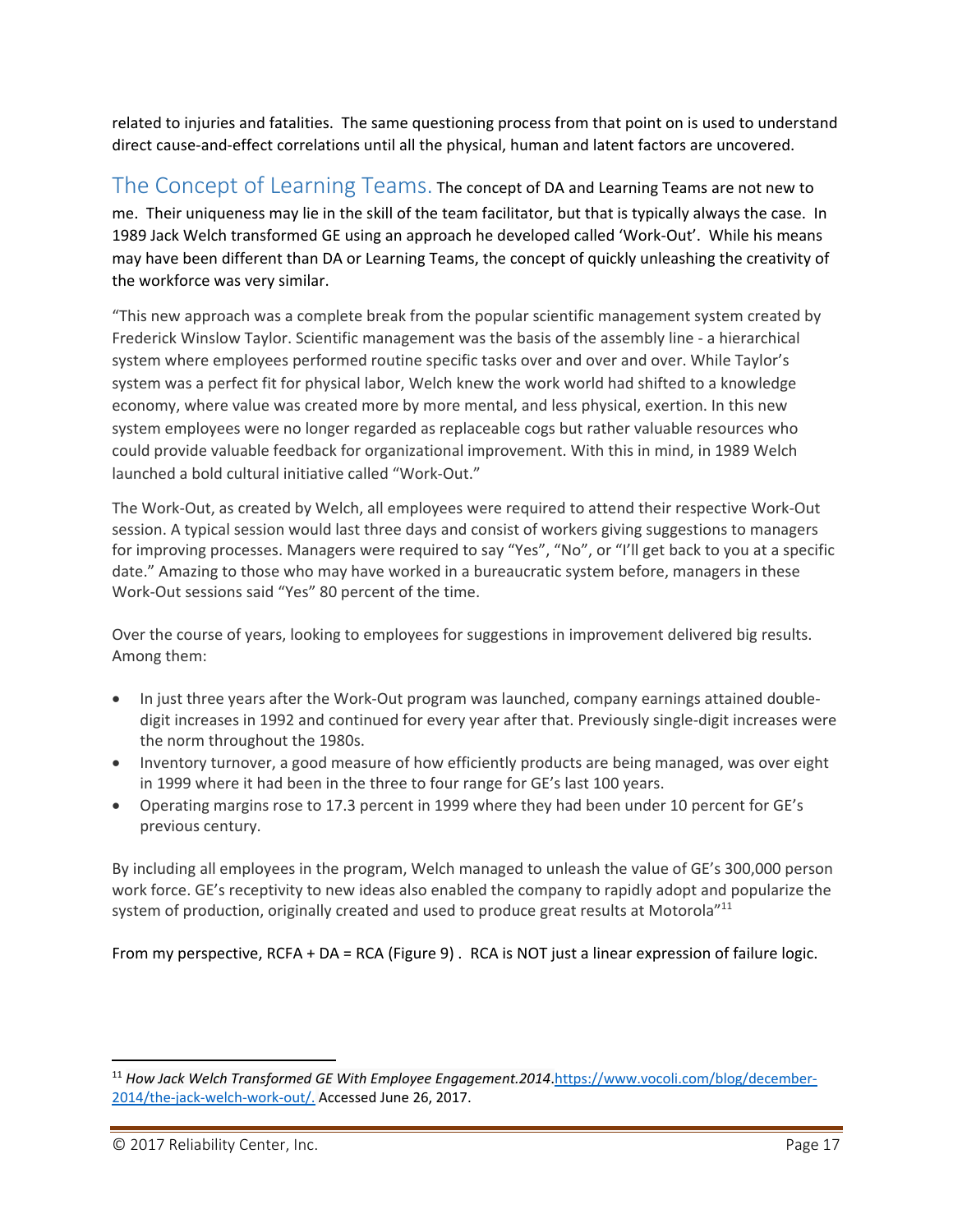



Are the Myths About RCA True? So given this detailed explanation about the construct of an effective RCA approach, do the discussed myths about RCA hold up?

|    | 1. RCA can't be applied pre-mortem (via FMEA and OA, pages 7-11)                                | <b>FALSE</b> |
|----|-------------------------------------------------------------------------------------------------|--------------|
| 2. | RCA can't be used to provide 'context' to the nature of the Event (Storytelling, page 16)       | <b>FALSE</b> |
| 3. | RCA can't demonstrate the How (physical), Who (human) and Why (latent)                          |              |
|    | (Logic Tree, page 12)                                                                           | <b>FALSE</b> |
|    | 4. RCA doesn't promote a questioning attitude (How can vs Why, page 13)                         | <b>FALSE</b> |
| 5. | RCA can't help identify multiple causes (Uncovering Roots, page 13)                             | <b>FALSE</b> |
| 6. | RCA can't be applied to all undesirable outcomes (Applicability to Safety, page 17)             | <b>FALSE</b> |
| 7. | RCA doesn't show how 'good people' can make 'bad decisions', and why they do so (systems        |              |
|    | influence) on any given day (Latent Factors, page 15)                                           | <b>FALSE</b> |
|    | 8. RCA can't demonstrate direct relationships between systems, people and bad outcomes (Event   |              |
|    | Reconstruction, page 12)                                                                        | <b>FALSE</b> |
| 9. | RCA can't create a knowledge base of successful logic that can be leveraged for learning across |              |
|    | an entire organization (Knowledge Bases/'Retrospect Learning', page 16)                         | <b>FALSE</b> |
|    | 10. RCA can't be used as an effective storytelling tool (Storytelling, page 16)                 | <b>FALSE</b> |

As stated initially, the judgment as to the answers to these questions will be left up to YOU, the reader. However, it was my intent to demonstrate that RCA (as defined in this paper) and HPI/Learning Teams are complementary and not competing. Perhaps the RCA community is biased, but most cannot see the concept of learning teams completely replacing the rigor, discipline and evidence‐based nature of true RCA, especially when analyzing more severe and complex incidents (or high risk events). Conversely, I cannot see RCA being successful without the inclusion of organizational learning as expressed via the Human and Latent Roots/Factors in the logic tree. An RCA without the 'learning team component' would be a 'Shallow Cause Analysis' [7] to me.

This article was meant to trigger a constructive discussion between the two communities, so each can see the other's perspective.